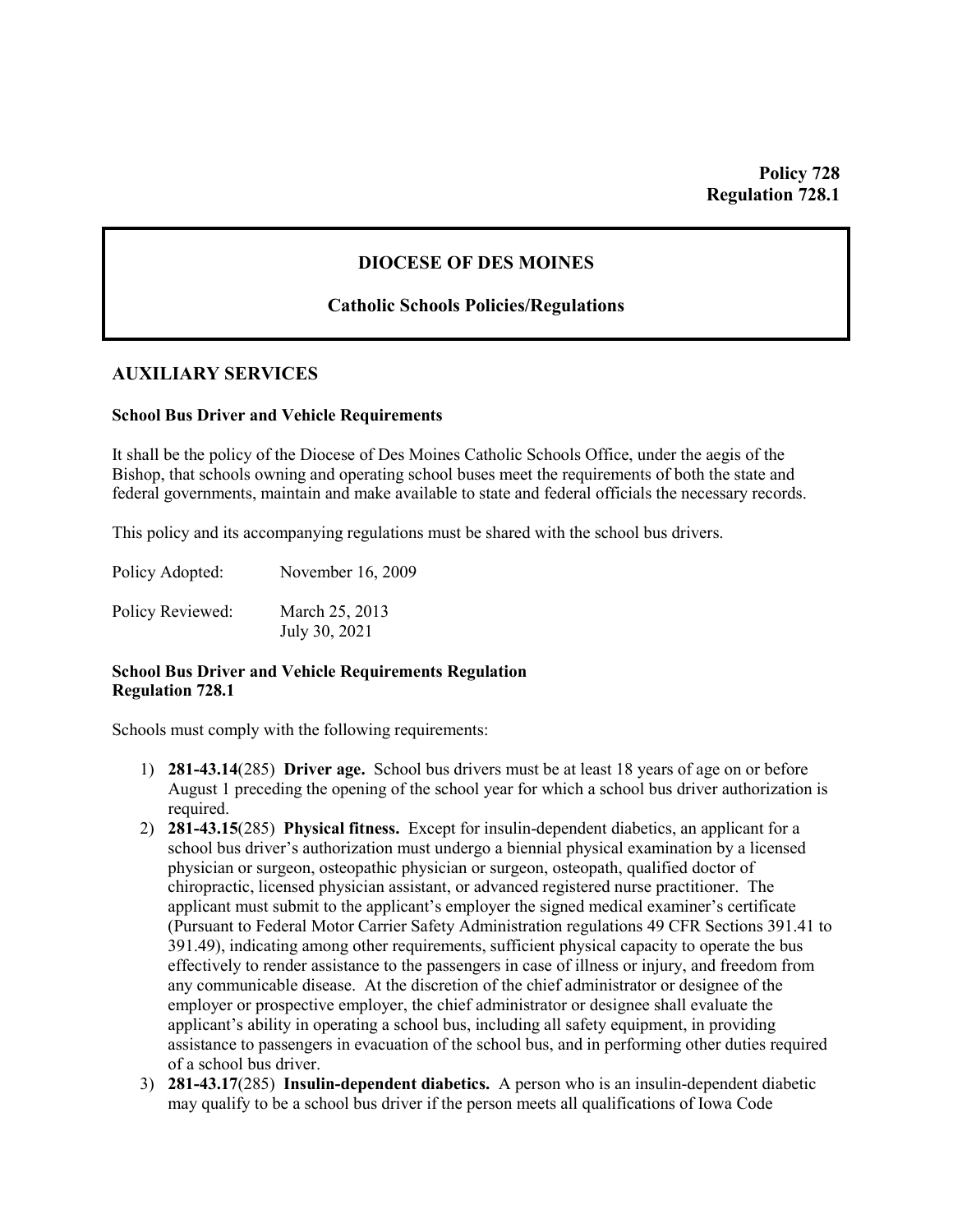subsection 321.375(3). Such driver is subject to an annual physical examination by a qualified medical examiner as listed in rule 281-43.15(285).

- 4) **281-43.21**(285) **Experience, traffic law knowledge and driving record.** No driver applicant shall be employed or allowed to transport students until the board determines that the applicant has an acceptable driving record, demonstrates the ability to safely operate the vehicle(s) representative of the vehicle(s) required to be operated during employment and is knowledgeable of traffic laws and regulations pertaining to the operation of a school bus. Each local district, or the district's contracted transportation service, must, at a minimum, check the driving record of each applicant or renewing driving on the Iowa Court information system available to the general public. The local district shall determine what an acceptable driving record is based on the district's review and must maintain records of the review of each driver. Nothing in this rule precludes the district from examining other records to determine with the driver has an acceptable driving record nor does it restrict the district to such examinations only at the time of hiring and renewal.
- 5) **281-43.23**(285) **Application form.** The school bus driver and the board of education/school board shall submit an application for the school bus driver's authorization annually, and upon a form prescribed by the Department of Education.
- 6) **281-43.30**(285) **Semiannual inspection.** To facilitate the semiannual inspection program, School officials shall send their buses to inspection centers as scheduled. A sufficient number of drivers or other school personnel shall be available at the inspection to operate the equipment for the inspectors. There is a fee for each vehicle inspected.
- 8) 281**-43.31**(285) **Maintenance record.** School officials shall cause the chassis of all buses and allowable alternative vehicles, whether publicly or privately owned, to be inspected annually and all necessary repairs made before the Vehicle is put into service. The inspection and repairs shall be recorded on a form (TR-F-27A) prescribed by the Department of Education. The completed form (TR-F-27A) shall be signed by the mechanic and carried in the glove compartment of the bus.
- 9) **281-43.32**(285) **Drivers' Schools.** All school bus drivers shall attend classes or schools of instruction as approved by the Department of Education and provided for in Iowa Code subsection 321.376(2). The course of instruction for new drivers, to be successfully completed within the first six months of employment, shall also include the annual course of instruction for the school year in which the new driver is hired. All current school bus drivers shall attend the annual course of instruction, unless the current driver misses a year of instruction . Upon missing a year of instruction, a current driver shall successfully complete the course of instruction for new drivers prior to receiving an authorization. The employer of a school bus driver may impose additional training requirements for any new or current driver.
- 10) **281-43.33**(285) **Insurance.** The board of education shall carry insurance on all school-owned buses and see that insurance is carried by all contractors engaged in transporting pupils for the school in the coverage and limits as determined by the diocesan insurance company.
- 11) **281-43.36**(285) **Accident reports.** Rescinded on 10-2-2019
- 12) **281-43.37**(285) **Railroad crossings.** The driver of any school bus shall bring the bus to a complete stop within 50 feet, but not less than 15 feet from all railroad crossings, as required in Iowa Code section 321.343, regardless of whether or not there are any pupils in the bus, and regardless of whether or not there is an automatic signal at the crossing. After stopping, the driver shall open the entrance door, look and listen for approaching trains and shall not proceed to cross the tracks until it is safe to do so.
- 13) **281-43.38**(285) **Driver restrictions.**
	- **43.38(1)** The driver of a school bus shall not smoke in the vehicle or on any school property.
	- **43.38(2)** The driver shall not permit firearms or other weapons, nor ammunition, to be carried in the passenger compartment of any school vehicle transporting pupils.
	- **43.38(3)** The driver shall not fill the fuel tank while the motor is running or when there are